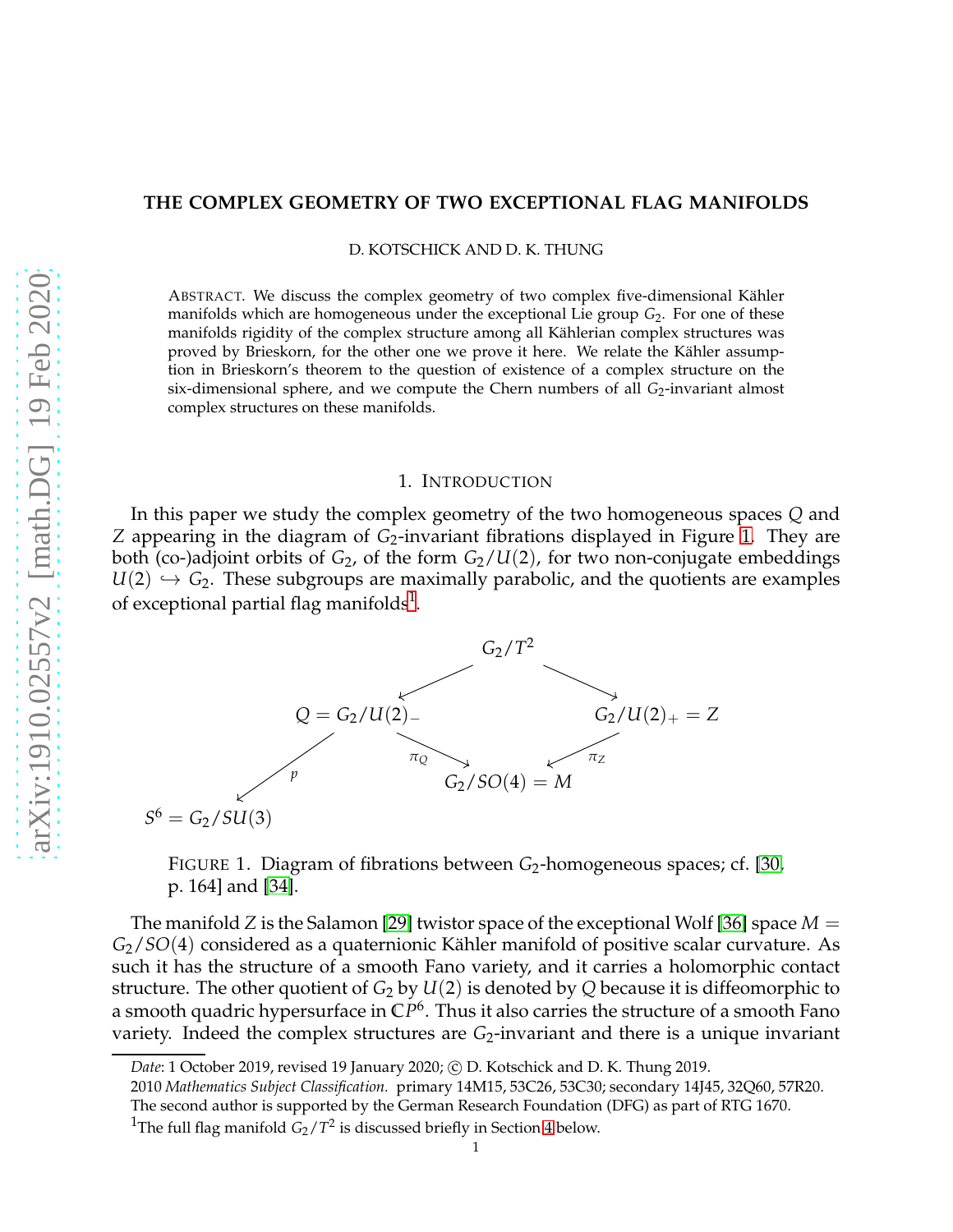Kähler–Einstein metric of positive scalar curvature in both cases. The distinction between *U*(2)<sub>−</sub> and *U*(2)<sub>+</sub> is best described in terms of octonions, as in [\[6,](#page-12-0) [17,](#page-13-4) [34\]](#page-13-1). Without getting involved in the details, one can always distinguish *Q* and *Z* by remembering that the isotropy representation of *Q* splits into three irreducible summands, whereas the isotropy representation of *Z* has only two summands.

1.1. **Rigidity of standard complex structures.** It is a classical result of Hirzebruch–Kodaira [\[14\]](#page-12-1) and Yau [\[38\]](#page-13-5) that on the manifold underlying complex projective space the standard structure is the unique Kählerian complex structure. Since [\[14\]](#page-12-1), such rigidity results have been proved for a few other manifolds, for example for the odd-dimensional quadrics by Brieskorn [\[5\]](#page-12-2). Like the result of Hirzebruch and Kodaira, many of these extensions depend on the fact that they consider manifolds with very simple cohomology algebras. We refer the reader to [\[24,](#page-13-6) [23,](#page-13-7) [8\]](#page-12-3) for accounts of some refined results in the spirit of [\[14\]](#page-12-1). As explained in  $[8]$  and the references given there, any compact Kähler manifold with the integral cohomology ring of **C***P* 5 is biholomorphic to it. The manifolds *Q* and *Z* show that this fomulation is sharp. They are simply connected compact oriented 10 manifolds with the same homology and cohomology *groups* as **C***P* 5 , but with different and distinct *ring structures* on cohomology<sup>[2](#page-1-0)</sup>.

Brieskorn's result [\[5\]](#page-12-2) shows that the manifold Q has a unique Kählerian complex structure, without any assumption about it being homogeneous or Fano. We prove below the analogous statement for the manifold *Z*.

<span id="page-1-1"></span>**Theorem 1.** Any Kählerian complex manifold homeomorphic to the twistor space Z is biholomor*phic to it.*

Note that we consider all possible complex structures within the homeomorphism type of *Z*, assuming only that they admit some Kähler metric. We do not assume that the structure is Fano, or that it admits a holomorphic contact structure. These properties will follow *a posteriori* from the proof. For this particular manifold, Theorem [1](#page-1-1) improves a partial result of Hwang [\[15\]](#page-12-4) for arbitrary homogeneous Fano contact manifolds with  $b_2 = 1.$ 

The Kähler assumption in Theorem [1](#page-1-1) is crucial, and we do not know whether the result holds without it. In this spirit, it is well known that if uniqueness of the complex structure on CP<sup>3</sup> could be proved without the Kähler assumption, then it would follow that  $S^6$ cannot have a complex structure<sup>[3](#page-1-2)</sup>; cf. [\[12,](#page-12-5) [21\]](#page-13-8). This is because the blowup at a point of a complex  $S^6$  yields a non-Kähler complex structure on  $\mathbb{C}P^3$ . There is a similar relation between potential complex structures on  $S^6$  and non-Kähler complex structures on the five-dimensional quadric *Q*, which seems not to have been noticed before.

<span id="page-1-3"></span>**Theorem 2.** If S $^6$  admits a complex structure, then the manifold Q admits two distinct non-Kähler *complex structures, at least one of which carries a holomorphic contact structure.*

<span id="page-1-0"></span> $^2$ Note however that  $\mathbb{C}P^5$  is spin, whereas  $Q$  and  $Z$  are not.

<span id="page-1-2"></span> $^3$ Although both existence and non-existence of a complex structure on  $S^6$  has been claimed many times over the years, this issue seems to be still unresolved.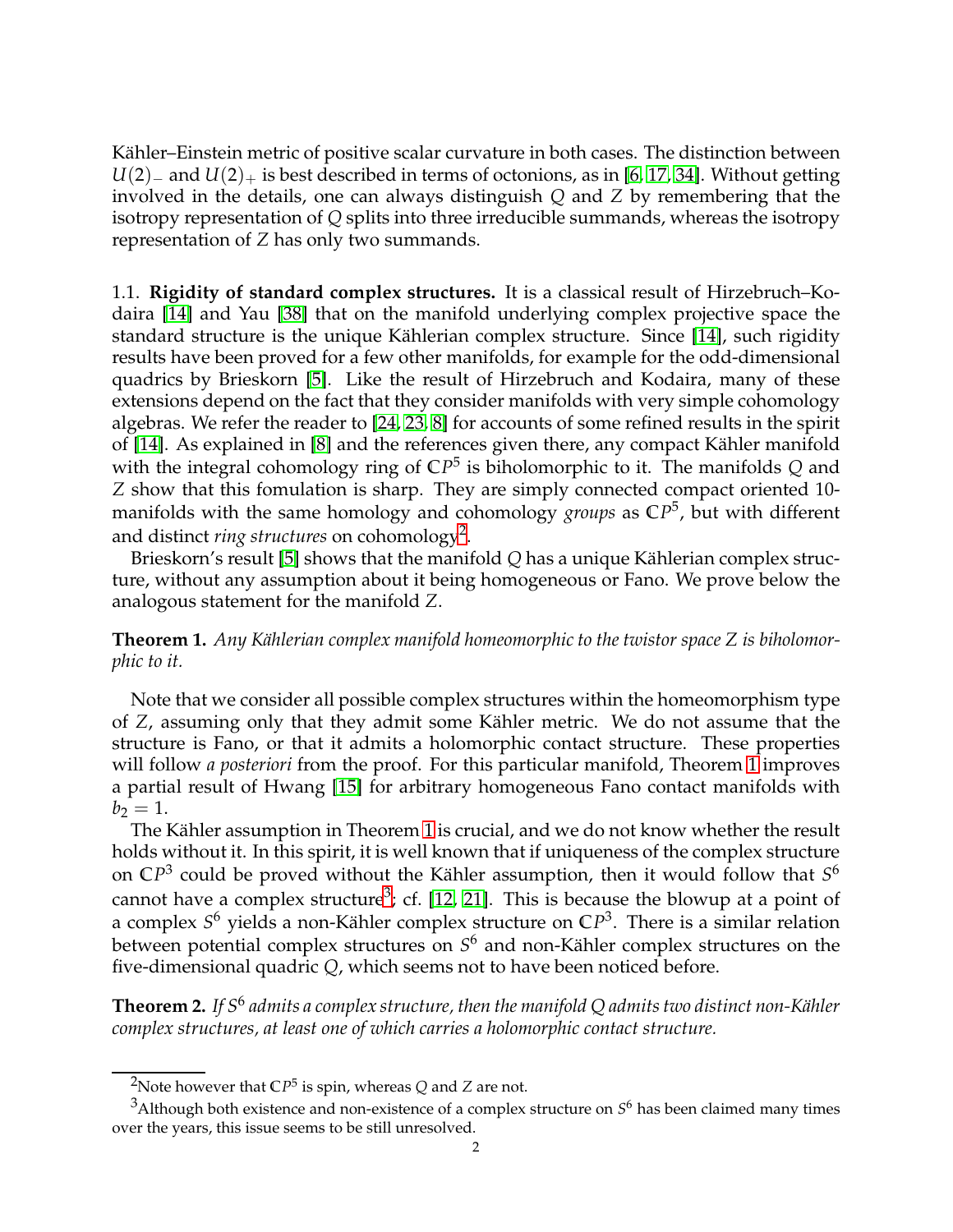The complex structures being distinct means that they are not equivalent under the equivalence relation generated by conjugation, diffeomorphism, and homotopies of almost complex structures. The two complex structures arise from the projectivized tangent and cotangent bundles of the putative complex structure on  $S^6.$  They are non-Kähler because S<sup>6</sup> cannot be Kähler, or by Brieskorn's theorem [\[5\]](#page-12-2). If the Kähler assumption in Brieskorn's rigidity theorem for the complex structure of *Q* could be dropped, then, together with Theorem [2,](#page-1-3) it would imply that *S* 6 cannot have a complex structure.

1.2. **Chern number calculations.** By the general theory of Borel and Hirzebruch [\[4\]](#page-12-6), the homogeneous spaces *Z* and *Q* carry 2, respectively 4, invariant almost complex structures, up to conjugation<sup>[4](#page-2-0)</sup>.

On the manifold *Z*, the second almost complex structure, apart from the integrable and Kähler structure of the twistor space, corresponds to the Eells–Salamon construction [\[9\]](#page-12-7) performed on the twistor fibration  $\pi_Z : Z \longrightarrow M$ . The two structures are conjugate along the complex fibers of this fibration, while agreeing on a suitable complement. It is known that the second, non-integrable, structure is nearly Kähler, and so we denote it by N, although it lives on the manifold *Z*, which however is considered with its integrable and Kähler structure. The proof of Theorem [1](#page-1-1) effectively tells us what the Chern classes of Z are, and this in turn can be used to work out the Chern classes of *N* as well. This leads to the values for the Chern numbers of *Z* and *N* given in Table [1.](#page-2-1)

|            | Z    | N        |
|------------|------|----------|
| $c_5$      | 6    | 6        |
| $c_1^5$    | 4374 | $^{-18}$ |
| $c_1^3c_2$ | 2106 | 6        |
| $c_1^2c_3$ | 594  | 18       |
| $c_1c_4$   | 90   | 18       |
| $c_1c_2^2$ | 1014 | -2       |
| $C_2C_3$   | 286  | 6        |

<span id="page-2-1"></span>TABLE 1. Chern numbers of invariant almost complex structures on  $G_2/U(2)_+$ .

For the quadric  $Q \subset \mathbb{C}P^6$  with its complex structure the Chern classes and Chern numbers can be easily computed by the adjunction formula. Considering *S* <sup>6</sup> as an almost complex manifold with its *G*2-invariant almost complex structure gives *TS*<sup>6</sup> the structure of a complex vector bundle. Its projectivization  $\mathbb{P}(TS^6)$  and the projectivization  $\mathbb{P}(T^*S^6)$ of its dual account for two more invariant almost complex structures on the manifold *Q*. The fourth invariant almost complex structure *X* predicted by the theory of Borel– Hirzebruch [\[4\]](#page-12-6) is more mysterious, but is related to *Q*, respectively to **P**(*TS*<sup>6</sup> ), by versions of the Eells–Salamon construction [\[9\]](#page-12-7) performed on  $p$ , respectively on  $\pi_O$ , see Figure [2](#page-9-1) in Section [3.](#page-6-0) Again this allows us to compute all the Chern numbers, leading to the numbers in Table [2.](#page-3-0)

<span id="page-2-0"></span> $4$ This follows from Schur's lemma and the fact that the number of irreducible summands in the isotropy representation is 2, respectively 3.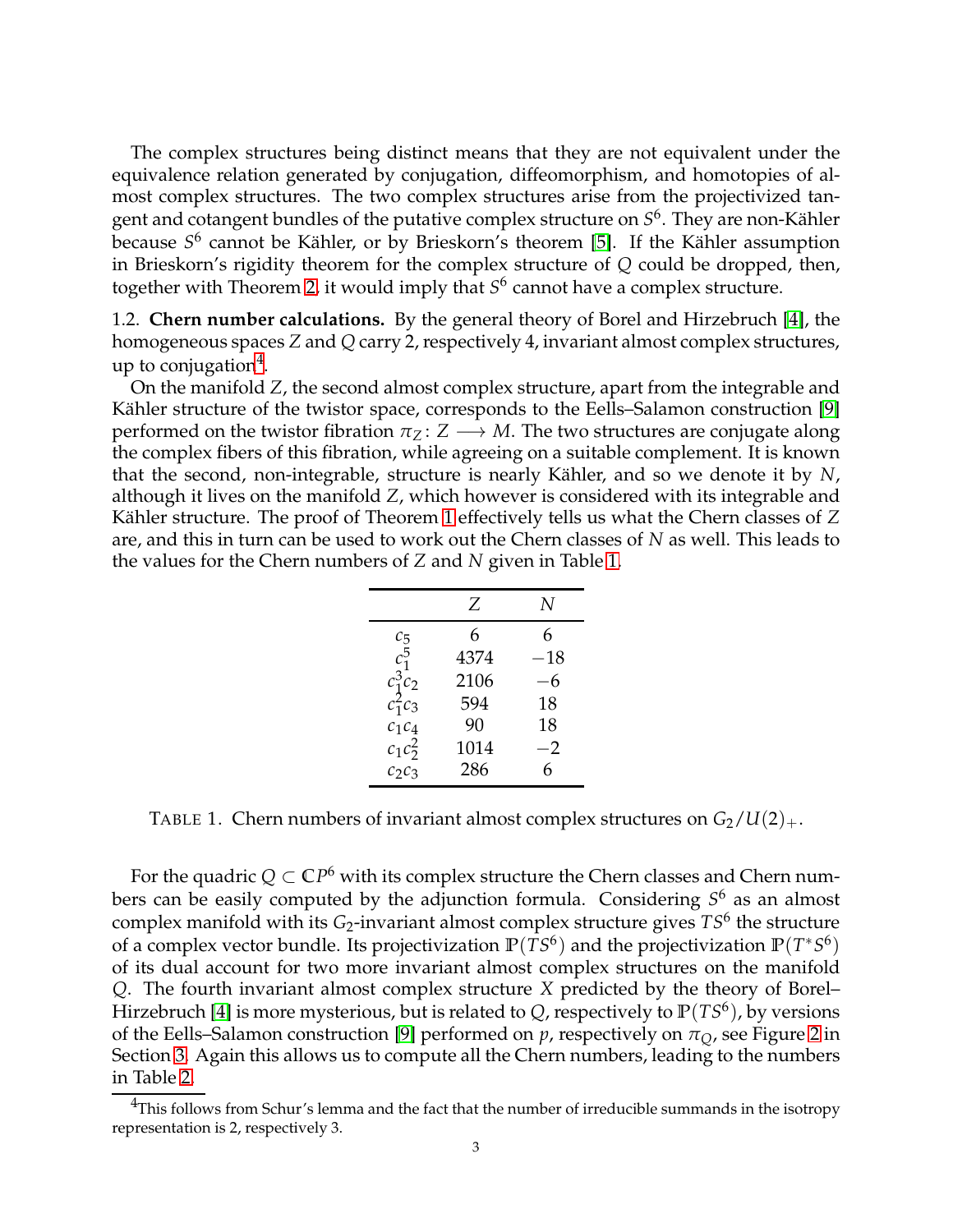|                                                    |      | $\mathbb{P}(TS^6)$ | $\mathbb{P}(T^*S^6)$ | X    |
|----------------------------------------------------|------|--------------------|----------------------|------|
|                                                    |      |                    |                      |      |
| $\frac{c_5}{c_1^5}$                                | 6250 | $-486$             | 486                  | $-2$ |
| $\begin{array}{c} c_1^3c_2\\ c_1^2c_3 \end{array}$ | 2750 | $-162$             | 162                  | 2    |
|                                                    | 650  | 18                 | 18                   | 2    |
| $c_1c_4$                                           | 90   | 18                 | 18                   |      |
| $c_1c_2^2$                                         | 1210 | $-54$              | 54                   | $-2$ |
| $c_2c_3$                                           | 286  |                    |                      | $-2$ |

<span id="page-3-0"></span>TABLE 2. Chern numbers of the invariant almost complex structures on  $G_2/U(2)_-.$ 

1.3. **Outline.** In Section [2](#page-3-1) we prove Theorem [1](#page-1-1) and we carry out the Chern number calculations for the invariant almost complex structures on *Z*. In Section [3](#page-6-0) we explain how the invariant almost complex structures on *Q* are related to each other, and how two of them come from the projectivised complex tangent and cotangent bundles of *S* 6 . This leads to the proof of Theorem [2](#page-1-3) and the calculations of all the Chern numbers. In Section [4](#page-9-0) we explain why we do not deal in detail with the full flag manifold *G*/*T* <sup>2</sup> here, and in Section [5](#page-10-0) we compare our Chern number calculations to other calculations in the literature. In particular, we correct several errors in previous calculations.

<span id="page-3-1"></span>**Acknowledgement:** We are grateful to R. Coelho, M. Hamilton and U. Semmelmann for helpful discussions.

## 2. THE TWISTOR SPACE

In this section we prove Theorem [1](#page-1-1) and we carry out the calculations of Chern numbers summarised in Table [1.](#page-2-1) To do so we need to know the cohomology ring of the twistor space *Z*, determined by combining Borel's thesis and the work of Borel–Hirzebruch [\[4\]](#page-12-6), Toda [\[35\]](#page-13-9) and Ishitoya–Toda [\[16\]](#page-12-8). The final result can be summarised as follows.

**Proposition 3.** *The integral cohomology groups of Z agree with those of*  $\mathbb{C}P^5$ *. If L*  $\in$   $H^2(Z,\mathbb{Z})$ *is a generator, then*

$$
\frac{1}{3}L^2\;,\;\;\frac{1}{6}L^3\;,\;\;\frac{1}{18}L^4\;,\;\;\frac{1}{18}L^5
$$

*are integral generators of the higher-degree cohomology groups.*

Once one has understood the simple cohomology structure of the Wolf space *M* = *G*2/*SO*(4), most of the calculation for *Z* can be carried out using the Gysin sequence for the twistor fibration  $\pi_Z: Z \longrightarrow M$ . This gives the additive information about the cohomology of *Z* and it shows that the square of a generator in degree 4 is twice a generator in degree 8. Together with Poincaré duality, this reduces the determination of the constants appearing in the Proposition to the determination of a single number, e.g. the statement that a generator in top degree is  $\frac{1}{18}L^5$ . While this can be obtained purely from algebraic topology, it is also known from the point of view of complex geometry. For example, the fact that Z has Fano genus = 10 (see Mukai [26*,* p. 3000]) exactly means that  $L^5$  evaluates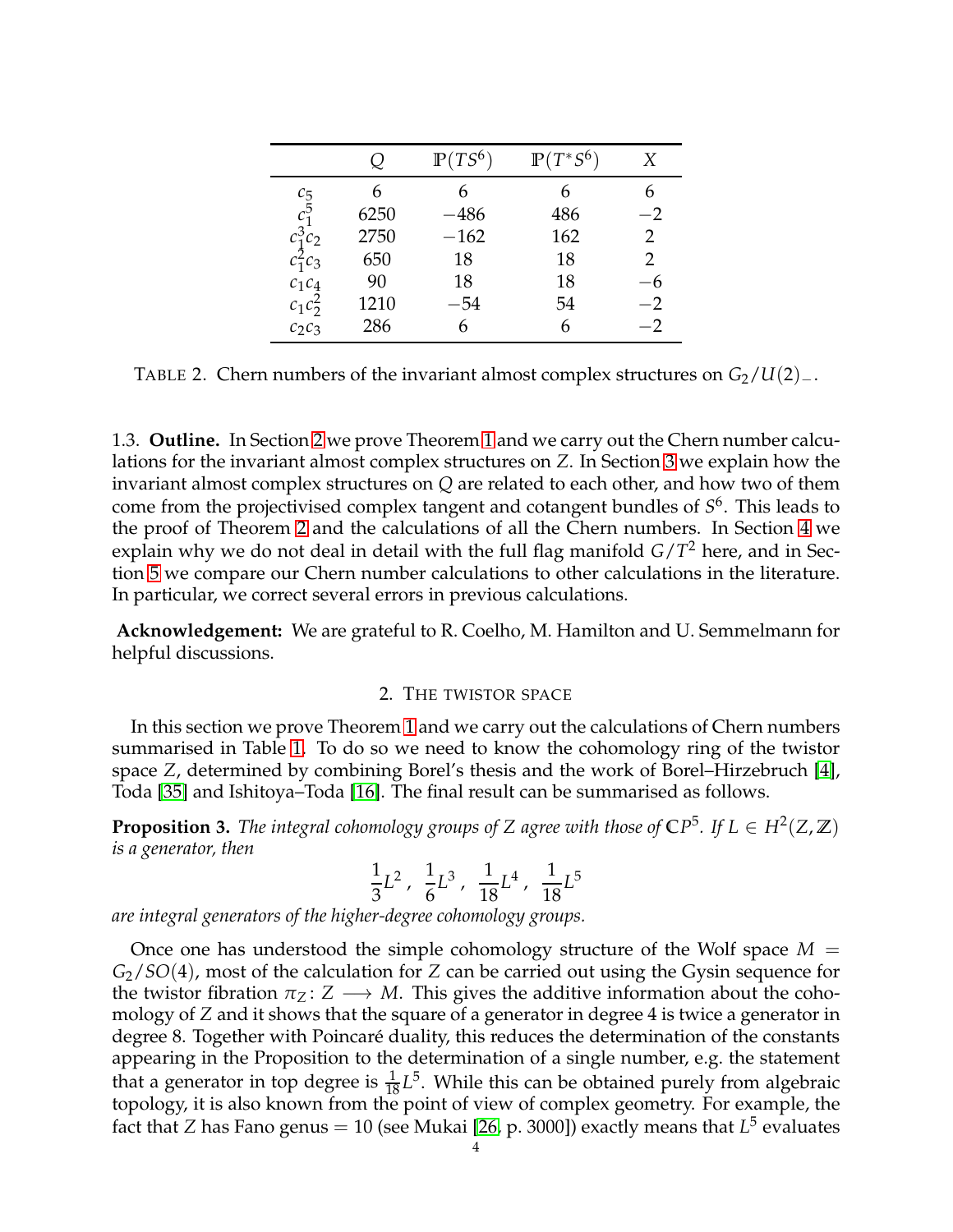as ±18 on the fundamental class of *Z*. Alternatively, one can exploit the fact that *Z* is the twistor space of the quaternionic Kähler manifold  $M = G_2/SO(4)$  of positive scalar curvature. This implies that  $\frac{1}{2} \langle L^5, [Z] \rangle + 5$  is the dimension of the isometry group of *M*, by a result of Poon and Salamon [\[28,](#page-13-11) Theorem 2.2 (ii)]. Since the dimension of *G*<sub>2</sub> is 14, this implies that  $\langle L^5, [Z] \rangle = 18$ , as claimed.

<span id="page-4-0"></span>**Lemma 4.** *The Pontryagin classes of Z are*  $p_1(Z) = \frac{1}{3}L^2$  *and*  $p_2(Z) = \frac{1}{9}L^4$ *.* 

This follows from the computation of the Pontryagin classes of *M* by Borel and Hirze-bruch [\[4\]](#page-12-6), together with  $TZ = T\pi_Z \oplus \pi^*_Z$  $_Z^*TM$  and the description of the pullback in cohomology for the twistor fibration  $\pi_Z: Z \longrightarrow M$ .

We can now prove Theorem [1.](#page-1-1)

*Proof of Theorem [1.](#page-1-1)* The strategy of the proof is to first determine the first Chern class of any Kählerian complex manifold homeomorphic to *Z*. Since the second Betti number of *Z* is one, the Kähler class may be taken to be integral, and so the structure is in fact projective by the Kodaira embedding theorem.

Since all the Betti numbers are 0 or 1, all the Hodge numbers  $h^{p,q}$  vanish for  $p \neq q$ . Therefore those Chern numbers which are determined by the Hodge numbers take the same values on *Z* as on **C***P* 5 . This applies in particular to *c*1*c*<sup>4</sup> by a result of Libgober and Wood [\[24\]](#page-13-6) (compare also [\[31\]](#page-13-12)) and so  $c_1c_4 = 90$ . Therefore,  $c_1$  cannot be zero, and its divisibility divides 90. Moreover, since *Z* is not spin, the divisibility of  $c_1$  is odd.

We write *c*<sup>1</sup> = *dL*, with *L* the positive integral generator of the second cohomology. For *d* > 0 the complex structure is Fano, whereas for *d* < 0 it has ample canonical bundle.

For Fano manifolds Kobayashi and Ochiai [\[19\]](#page-13-13) proved that the divisibility of  $c_1(Z)$ , known in this case as the Fano index, is at most  $1 + \dim_{\mathbb{C}}(Z)$ , and if it equals  $\dim_{\mathbb{C}}(Z)$ , then the Fano manifold is isomorphic to the quadric. In our case, since *Z* has a different cohomology ring from *Q*, this means  $k < 5$ . We conclude that  $d \in \{\pm 1, \pm 3, -5, -9, -15, -45\}$ .

Since the cohomology is torsion-free, the *integral* Pontryagin classes are homeomorphism invariants, and are as given in Lemma [4.](#page-4-0) Expressing the Pontryagin classes in terms of Chern classes, we have:

$$
p_1 = c_1^2 - 2c_2
$$

(2) 
$$
p_2 = c_2^2 - 2c_1c_3 + 2c_4.
$$

The Hirzebruch–Riemann–Roch theorem for the Todd (or arithmetic) genus yields another constraint on the Chern classes:

<span id="page-4-3"></span><span id="page-4-2"></span><span id="page-4-1"></span>
$$
1 = \frac{1}{1440} \left( -c_1^3 c_2 + c_1^2 c_3 + 3c_1 c_2^2 - c_1 c_4 \right).
$$

Plugging in  $c_1c_4 = 90$ , we find:

(3) 
$$
c_1^2c_3 = 1530 + c_1^3c_2 - 3c_1c_2^2.
$$

Together with the Pontryagin classes [\(1\)](#page-4-1), [\(2\)](#page-4-2), this relation suffices to rule out all possible values except  $d = 3$ , as we will now show.

First, assume  $d = \pm 1$ . Then  $c_2 = \frac{1}{3}L^2$ , hence  $c_1^2$  $_1^2c_3 = 1530 \pm 4$  while at the same time

$$
c_1^2c_3=\frac{1}{2}(c_1c_2^2+2c_1c_4-c_1p_2)=90.
$$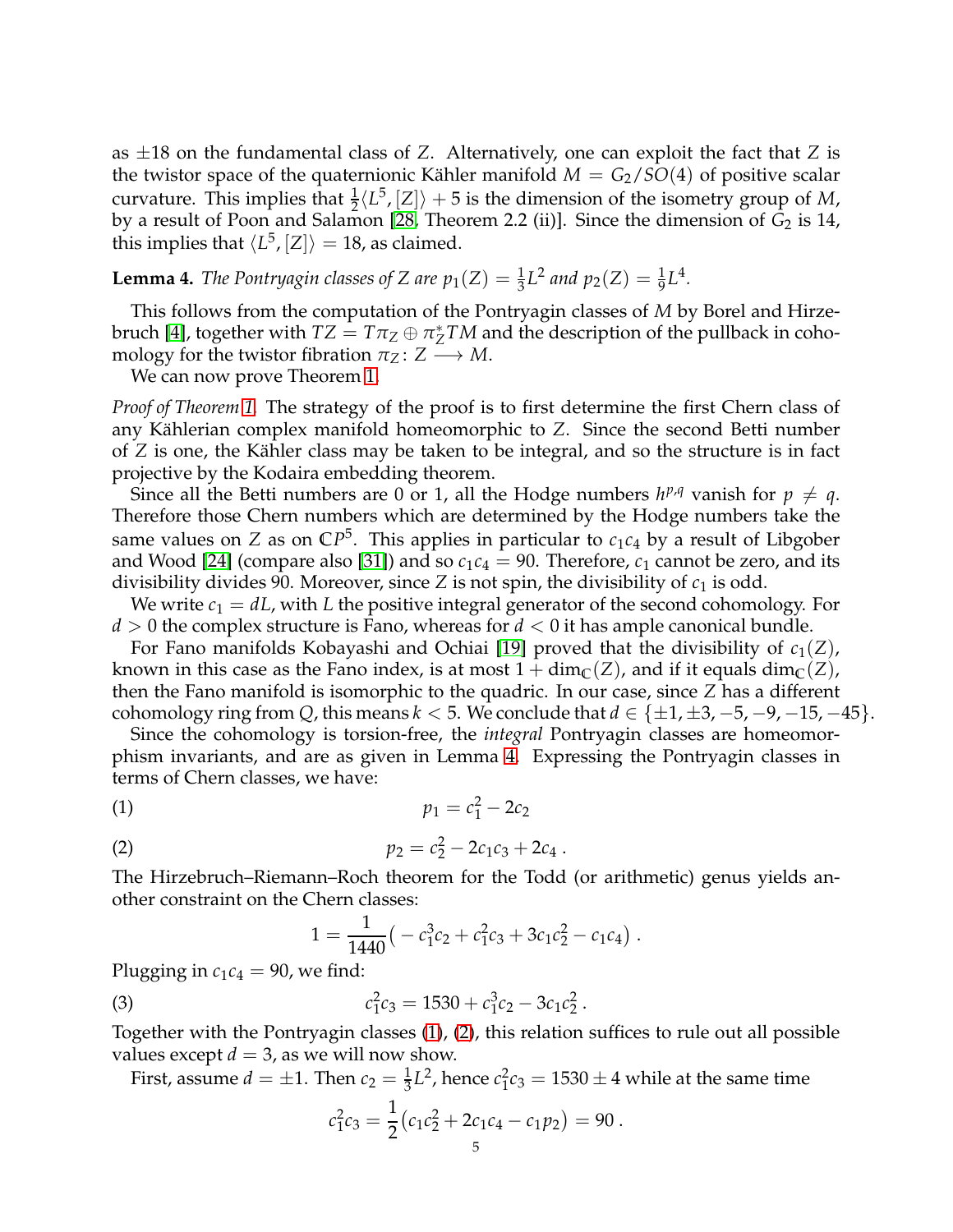This is a contradiction. If *d* is a multiple of nine, then [\(3\)](#page-4-3) gives  $0 \equiv 1530 \mod 27$ , which is also a contradiction. For  $d = -15$ , we have  $c_4 = -6 \cdot \frac{1}{18} L^4$  and the expression [\(1\)](#page-4-1) for  $p_1$ yields  $c_2 = 337 \cdot \frac{1}{3}$  $\frac{1}{3}L^2$ . But then the expression [\(2\)](#page-4-2) for *p*<sub>2</sub> shows that *c*<sub>1</sub>*c*<sub>3</sub> = 113562 ·  $\frac{1}{18}L^4$ , which is not divisible by 15 and therefore contradictory.

Now assume  $d = -5$ . Then  $c_2 = 37 \cdot \frac{1}{3}$  $\frac{1}{3}L^2$  and we find  $c_1c_3 = 1350 \cdot \frac{1}{18}L^4$ , which implies that *c* 2  $_1^2c_3 = -6750$ . On the other hand,  $c_1^2$  $c_1^2c_3 > c_1^3$  $^{3}_{1}c_{2} - 3c_{1}c_{2}^{2} = 13320$ , ruling out this possibility. Finally, if  $d = -3$  we find  $c_2 = 13 \cdot \frac{1}{3}$  $\frac{1}{3}L^2$  and  $c_4 = -30 \cdot \frac{1}{18}L^4$ . The two expressions for  $c_1^2$  $^{2}_{1}$ c<sub>3</sub> then yield the values  $-411$  and 2286. This leaves only the possibility that  $d = 3$ .

Now we have established that our Kähler manifold is Fano of index three. Its Fano *coindex* dim<sub>C</sub>  $Z + 1 - 3$  also equals three, and thus we may appeal to the classification of Fano manifolds with coindex three, due to Mukai [\[26\]](#page-13-10); cf. also [\[2,](#page-12-9) Theorem 7]. Under a technical assumption which was later verified by Mella [\[25\]](#page-13-14), Mukai [\[26,](#page-13-10) Prop. 1] proved that this manifold is what he calls an *F-manifold of the first species* with *Fano genus*  $g = \frac{1}{2}L^5 + 1 = 10$ . In Theorem 2 of the same paper, he established that this manifold is biholomorphic to the twistor space *Z*, equipped with its canonical complex structure (see also Remark 1 in *loc. cit.*). This completes our proof.

The arguments in the above proof tell us all the Chern classes of the twistor space *Z*. It has  $c_1(Z) = 3L$ , and  $c_2(Z) = 13 \cdot \frac{1}{3}$  $\frac{1}{3}L^2$ . Since  $c_1c_4(Z) = 90$ , we must have  $c_4(Z) =$  $30 \cdot \frac{1}{18} L^4$ . Now using the formula for  $p_2(Z)$ , one finds  $c_3(Z) = 22 \cdot \frac{1}{6}$  $\frac{1}{6}L^3$ . Multiplying out and evaluating, one finds the Chern numbers of *Z* given in the first column of Table [1.](#page-2-1)

As we mentioned in Section [1,](#page-0-0) the second invariant almost complex structure *N* on the twistor space is obtained from its Kähler structure by conjugating along the fibers of the twistor fibration. This description allows us to compute its Chern classes, starting from those of *Z*:

**Proposition 5.** *The total Chern class of the nearly Kähler structure N is* 

$$
c(N) = \frac{1 - L}{1 + L}c(Z) = 1 + L + \frac{1}{3}L^{2} - L^{3} - L^{4} - \frac{1}{3}L^{5}.
$$

*Proof.* Denoting the subbundle of *TZ* given by tangent vectors along the fibers by *TπZ*, the orthogonal complement *D* of  $T\pi_Z$  with respect to the invariant Kähler–Einstein metric is a holomorphic contact structure on *Z*, see [\[29\]](#page-13-2). We now have a decomposition  $TZ =$  $T\pi_Z \oplus D$  and, by the Eells–Salamon construction [\[9\]](#page-12-7),  $TN = (T\pi_Z)^{-1} \oplus D$ . A theorem of Kobayashi [\[18\]](#page-13-15) implies that  $c_1(Z) = 3c_1(T\pi_Z)$ , and since  $c_1(Z) = 3L$ , we conclude that  $c(T\pi_Z) = 1 + L$ . This means that  $c(N) = \frac{1-L}{1+L}c(Z)$ , and multiplying this out one obtains the claimed formula.  $\square$ 

Keeping in mind that the orientation induced by the almost complex structure of *N* is opposite to that of *Z*, it is now straightforward to compute the Chern numbers, to obtain the second column of Table [1.](#page-2-1)

*Remark* 6*.* The twistor space is actually a 3-symmetric space in the sense of Gray and Wolf [\[37\]](#page-13-16), and therefore [\[11\]](#page-12-10) carries a nearly Kähler structure induced by the 3-symmetric structure. The almost complex manifold underlying this nearly K¨ahler structure is the *N* considered above, cf. [\[1,](#page-12-11) [22\]](#page-13-17)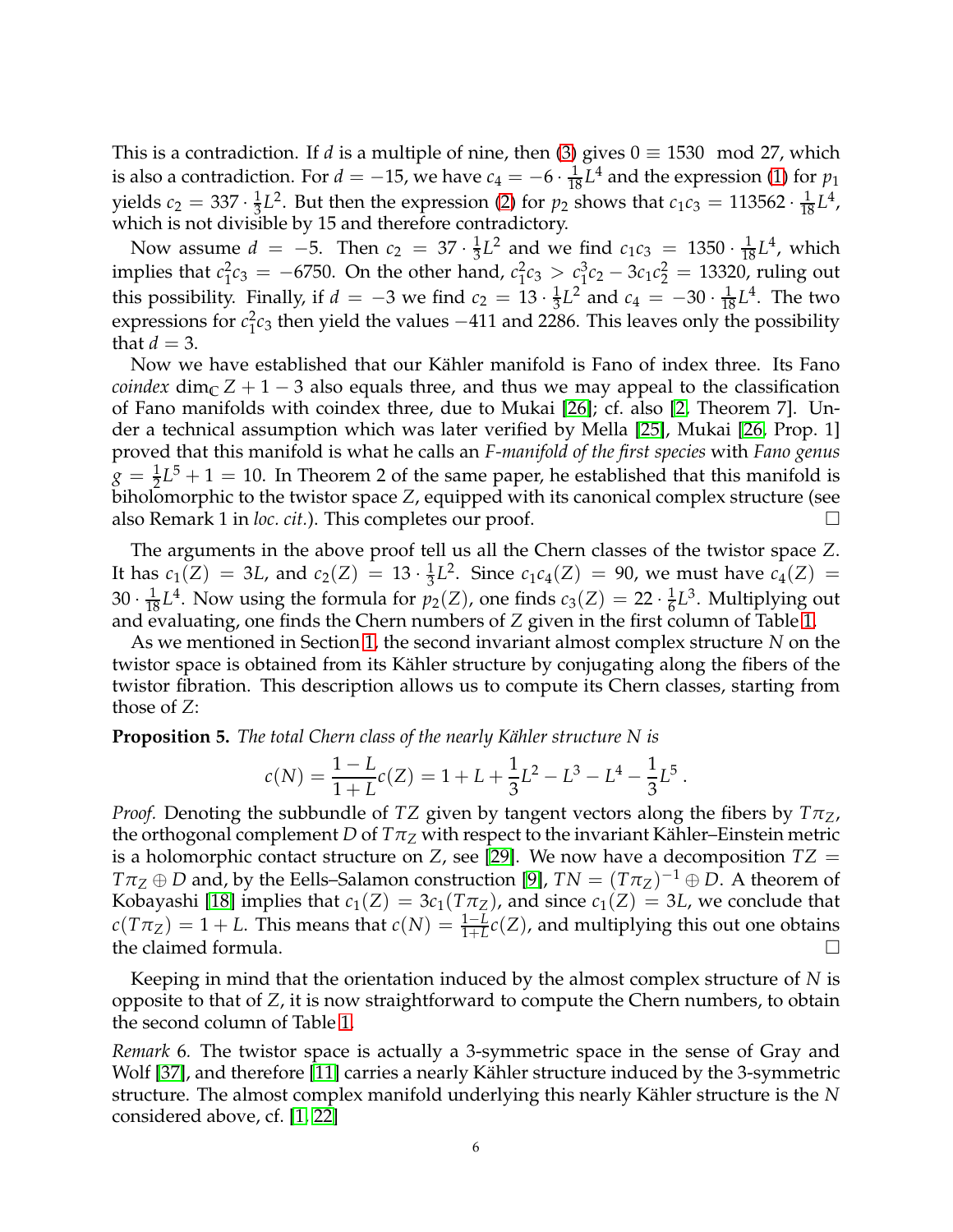## 3. THE QUADRIC

<span id="page-6-0"></span>In this section we calculate the Chern numbers displayed in Table [2](#page-3-0) and we prove Theorem [2.](#page-1-3)

First, we have an easy consequence of obstruction theory.

<span id="page-6-1"></span>**Lemma 7.** *The sphere S*<sup>6</sup> *has a unique homotopy class of almost complex structures.*

This leads to the following descriptions of the smooth manifold underlying the fivedimensional complex quadric.

<span id="page-6-2"></span>**Proposition 8.** *The following ten-dimensional manifolds are all diffeomorphic to each other:*

- (1) *the quotient G*2/*U*(2)<sup>−</sup> *from Figure [1,](#page-0-0)*
- (2) *the Grassmannian*  $Gr_2(\mathbb{R}^7)$  *of oriented 2-planes in*  $\mathbb{R}^7$ ,
- (3) *the complex quadric*  $Q \subset \mathbb{C}P^6$ *, and*
- (4) *the projectivized complex tangent and cotangent bundles* **P**(*TS*<sup>6</sup> ) *and* **P**(*T* ∗*S* 6 ) *for any almost complex structure in S*<sup>6</sup> *.*

The diffeomorphism between (1) and (3) in the Proposition is compatible with the complex structure in the sense that the standard complex structure of the quadric *Q* is *G*2 invariant, and therefore accounts for the unique, up to conjugation,  $G_2$ -invariant integrable almost complex structure predicted by Borel and Hirzebruch [\[4\]](#page-12-6). By Brieskorn's theorem [\[5\]](#page-12-2) this is the only Kählerian structure on this manifold.

*Proof.* By the Lemma, the projectivized tangent and cotangent bundles in (4) do not depend on the choice of almost complex structure. Moreover, for any complex vector bundle  $\tilde{E}$ , a choice of Hermitian metric induces a diffeomorphism between  $\mathbb{P}(\tilde{E})$  and  $\mathbb{P}(E^*)$ .

So we have a unique manifold in (4), and we choose to represent it using the standard *G*<sub>2</sub>-invariant almost complex structure of  $S^6 = G_2/SU(3)$ . It then follows that  $P(TS^6)$ is also homogeneous under  $G_2$ , and must be of the form  $G_2/U(2)$  with  $U(2) \subset SU(3)$ . This shows that we have *G*2/*U*(2)−, and not *G*2/*U*(2)+; compare Figure [1.](#page-0-0) This gives the diffeomorphism between (1) and (4).

The Grassmannian in (2) is usually written as the symmetric space *SO*(7)/*SO*(5)*SO*(2), but it is well known that the *SO*(7)-action restricts to a transitive action of  $G_2 \subset SO(7)$ with isotropy *U*(2), and this gives the diffeomorphism between (1) and (2); cf. Kerr [\[17,](#page-13-4) p. 162].

The identification between (2) and (3) is well known, see for example [\[5,](#page-12-2) [6\]](#page-12-0). A diffeo-morphism between (2) and (4) is described explicitly by Bryant [\[6,](#page-12-0) p. 200].  $\Box$ 

*Remark* 9*.* As pointed out to us by the referee, an interpretation of *Q* as a twistor space of *S* <sup>6</sup> appears in the paper of O'Brian and Rawnsley [\[27\]](#page-13-18).

Determining the Chern classes of the quadric *Q* is a routine exercise, using adjunction for  $\iota\colon Q\hookrightarrow \mathbb{C}P^6.$  The total Chern class  $c(\mathbb{C}P^n)$  is given by  $(1+H)^{n+1}$ , so that the Whitney product formula yields

$$
(1 + \iota^* H)^7 = c(Q)(1 + 2\iota^* H)
$$

Matching terms degree by degree yields: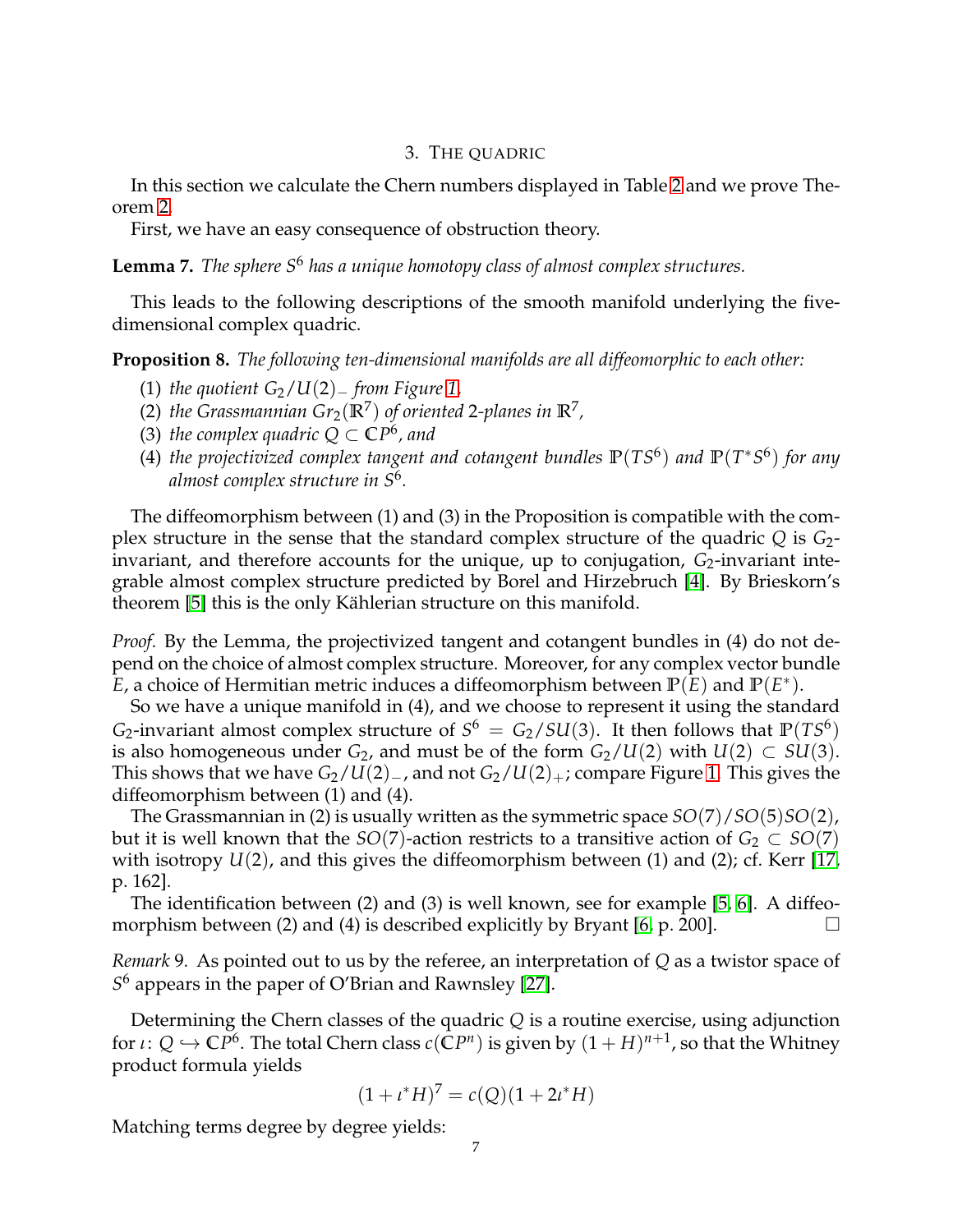<span id="page-7-1"></span>**Lemma 10.** *The total Chern class of the quadric Q is given by*

$$
c(Q) = 1 + 5h + 11h^2 + 13h^3 + 9h^4 + 3h^5,
$$

where  $h = \iota^* H$  is a primitive generator of  $H^2(Q; \mathbb{Z})$ .

To obtain the Chern numbers, the only subtle point one has to keep in mind is that the  $f$ undamental class  $[Q] \in H_{10}(Q;\mathbb{Z})$  maps to *twice* the generator of  $H_{10}(\mathbb{C}P^6;\mathbb{Z})$  under  $\iota_*,$ since *Q* is a quadric. The resulting Chern numbers are listed in the first column of Table [2.](#page-3-0)

The second column of that table is a direct corollary of the next Proposition. Recall that by Lemma [7](#page-6-1) the almost complex manifold **P**(*TS*<sup>6</sup> ) is independent, up to homotopy of almost complex structures, of the chosen almost complex structure of *S* 6 .

<span id="page-7-0"></span>**Proposition 11.** *The integral cohomology ring of*  $\mathbb{P}(TS^6)$  *is generated by two elements,*  $x \in$  $H^6(\mathbb{P}(TS^6))$  and  $y \in H^2(\mathbb{P}(TS^6))$ , which satisfy the relations

$$
x^2 = 0 \qquad \qquad y^3 = -2x \ .
$$

*The total Chern class is given by*

$$
c(\mathbb{P}(TS^6)) = 1 + 3y + 3y^2 + 2x + 6xy + 6xy^2.
$$

*Proof.* Let  $\alpha \in H^6(S^6; \mathbb{Z})$  be the orientation class. Then  $c_3(S^6) = 2\alpha$  since the Euler characteristic of *S*<sup>6</sup> equals 2. Since *S*<sup>6</sup> has no non-trivial cohomology in any other (positive) degree, it generates the entire cohomology ring.

Now set  $x = p^* \alpha$ , where  $p \colon \mathbb{P}(TS^6) \longrightarrow S^6$  is the projection. Then clearly  $x^2 = 0$  for dimension reasons, while Grothendieck's definition of Chern classes shows that  $y^3 + 2x =$ 0, where *y* is the hyperplane class of **P**(*TS*<sup>6</sup> ). The Leray–Hirsch theorem now tells us us that these are the only relations. Finally, note that  $xy^2$  is the positive generator of the cohomology of top degree, since *α* and *y* are positive generators on the base and fiber.

We employ the fibration  $p: \mathbb{P}(TS^6) \longrightarrow S^6$  and decompose the tangent bundle as  $\text{TP}(TS^6) = Tp \oplus p^*TS^6$ , where  $Tp$  denotes the subbundle formed by tangent vectors along the fiber. Clearly  $p^*c(S^6) = 1 + 2x$ , so all that is left is to determine is  $c(Tp)$ . Let *H* denote the dual of the tautological line bundle over the projectivization. Then we have the relative Euler sequence

$$
0 \longrightarrow H^{-1} \longrightarrow p^*TS^6 \longrightarrow H^{-1} \otimes Tp \longrightarrow 0.
$$

This implies that  $p^*TS^6\cong H^{-1}\oplus (H^{-1}\otimes Tp)$  as complex vector bundles. Twisting by  $H$ , we find  $H \otimes p^* T S^6 \cong \mathbb{C} \oplus Tp.$  Thus, we see that

$$
c(Tp) = c(H \otimes p^*TS^6).
$$

Now  $c(H) = 1 + y$  shows that  $c(Tp) = 1 + 3y + 3y^2$ . Now, we apply the Whitney product formula and find

$$
c(\mathbb{P}(TS^6)) = (1+3y+3y^2)(1+2x) = 1+3y+3y^2+2x+6xy+6xy^2,
$$

which was our claim.  $\square$ 

For concreteness and for easy comparison with other results, we carry out one of the calculations of Chern numbers explicitly.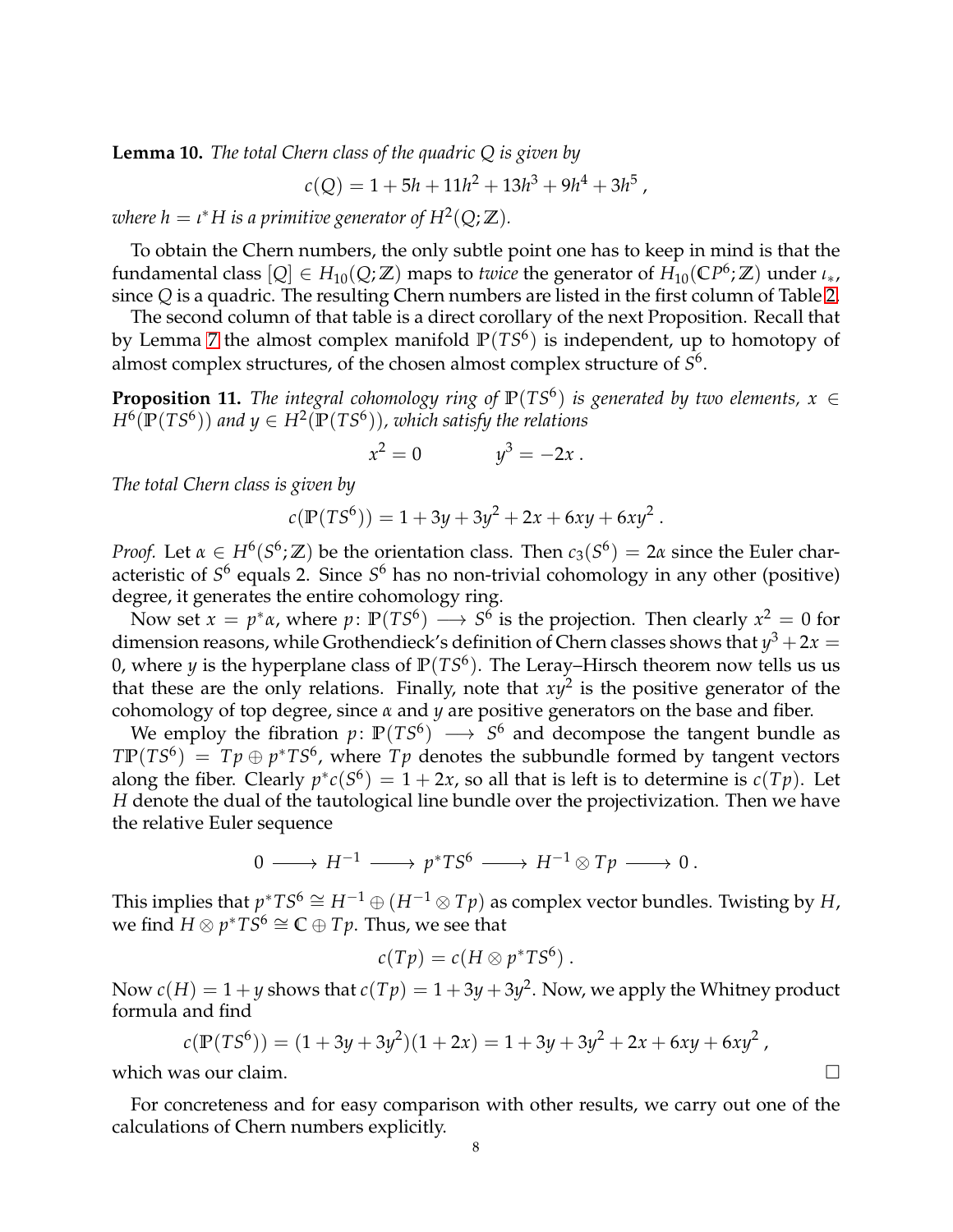<span id="page-8-0"></span>**Example 12.** According to Proposition [11,](#page-7-0) the almost complex manifold  $P(TS^6)$  has  $c_1 =$  $3y$  and  $c_3 = 2x$ . This gives  $c_1^2$  $_1^2c_3 = 18xy^2$ , and since  $xy^2$  is the positive generator in top degree, *c* 2  $\frac{2}{1}c_3$  evaluates to give 18 on the fundamental class induced by the orientation coming from the almost complex structure.

In exactly the same way as for  $\mathbb{P}(TS^6)$ , one can compute the Chern numbers for  $\mathbb{P}(T^*S^6)$ .

**Proposition 13.** *The integral cohomology ring of*  $\mathbb{P}(T^*S^6)$  *is generated by two elements,*  $x \in$  $H^{6}(\mathbb{P}(T^{*}S^{6}))$  and  $y \in H^{2}(\mathbb{P}(T^{*}S^{6}))$ , which satisfy the relations

$$
x^2 = 0 \qquad \qquad y^3 = 2x \ .
$$

*The total Chern class is given by*

$$
c(\mathbb{P}(T^*S^6)) = 1 + 3y + 3y^2 + 2x + 6xy + 6xy^2.
$$

This looks formally exactly like Proposition [11,](#page-7-0) with the only difference that now  $y^3 =$ 2x instead of  $y^3 = -2x$ . This leads to a sign change in some Chern numbers, but not in others. The result is given in the third column of Table [2.](#page-3-0)

We can now prove Theorem [2.](#page-1-3)

*Proof of Theorem [2.](#page-1-3)* If *S* <sup>6</sup> admits a complex structure, then projectivizing the holomorphic tangent and cotangent bundles gives two complex manifolds denoted  $\mathbb{P}(TS^6)$  and  $\mathbb{P}(T^*S^6)$ . Like all projectivized cotangent bundles, the latter carries a tautological holomorphic contact structure. By Proposition [8](#page-6-2) these complex manifolds are diffeomorphic to each other, and to *Q*. The two complex structures cannot be equivalent because their Chern numbers do not agree, as seen by inspecting Table [2.](#page-3-0)

It remains to discuss the fourth invariant almost complex structure on the manifold *Q*, which will turn out to be distinct from  $Q$  and from  $\mathbb{P}(TS^6)$  and  $\mathbb{P}(T^*S^6)$ . Recall that the almost complex structures on  $\mathbb{P}(TS^6)$  and on  $\mathbb{P}(T^*S^6)$  are related by conjugation on the fiber of the fibration  $p: Q \longrightarrow S^6$ , which is the precise analog of the Eells–Salamon construction by which we related *Z* and *N* in the previous section. Now, since the tangents to the fibers of *p* form a complex subbundle for the integrable complex structure of *Q* as well, we can perform this conjugation construction on *Q* to get the missing invariant almost complex structure on this homogeneous space.

We consider a decomposition  $TQ \cong Tp \oplus D$ , where *D* is a complementary complex subbundle. Recall that  $c(Q) = 1 + 5h + 11h^2 + 13h^3 + 9h^4 + 3h^5$ , and that *h* restricts to the hyperplane class on each fiber, which is just a copy of  $\mathbb{C}P^2$ . Thus  $c_1(Tp) = 3h$ , which forces  $c_1(D) = 2h$ . Similarly, we find  $c_2(Tp) = 3h^2$  and  $c_2(D) = 2h^2$ . Since  $Tp$  has rank two, we see that  $c_3(D) = h^3$  and  $c(Q)$  factorizes as

$$
c(Q) = (1 + 3h + 3h2)(1 + 2h + 2h2 + h3).
$$

Now we conjugate on the fiber, replacing  $Tp$  by its conjugate  $\overline{Tp}$ . The resulting almost complex manifold will be denoted by *X*, and its tangent bundle has (by definition) a decomposition *TX*  $\cong$  *Tp*  $\oplus$  *D*. The following is then obvious:

**Proposition 14.** *The almost complex structure X has total Chern class*

$$
c(X) = c(Q)\frac{1 - 3h + 3h^2}{1 + 3h + 3h^2} = 1 - h - h^2 + h^3 + 3h^4 + 3h^5.
$$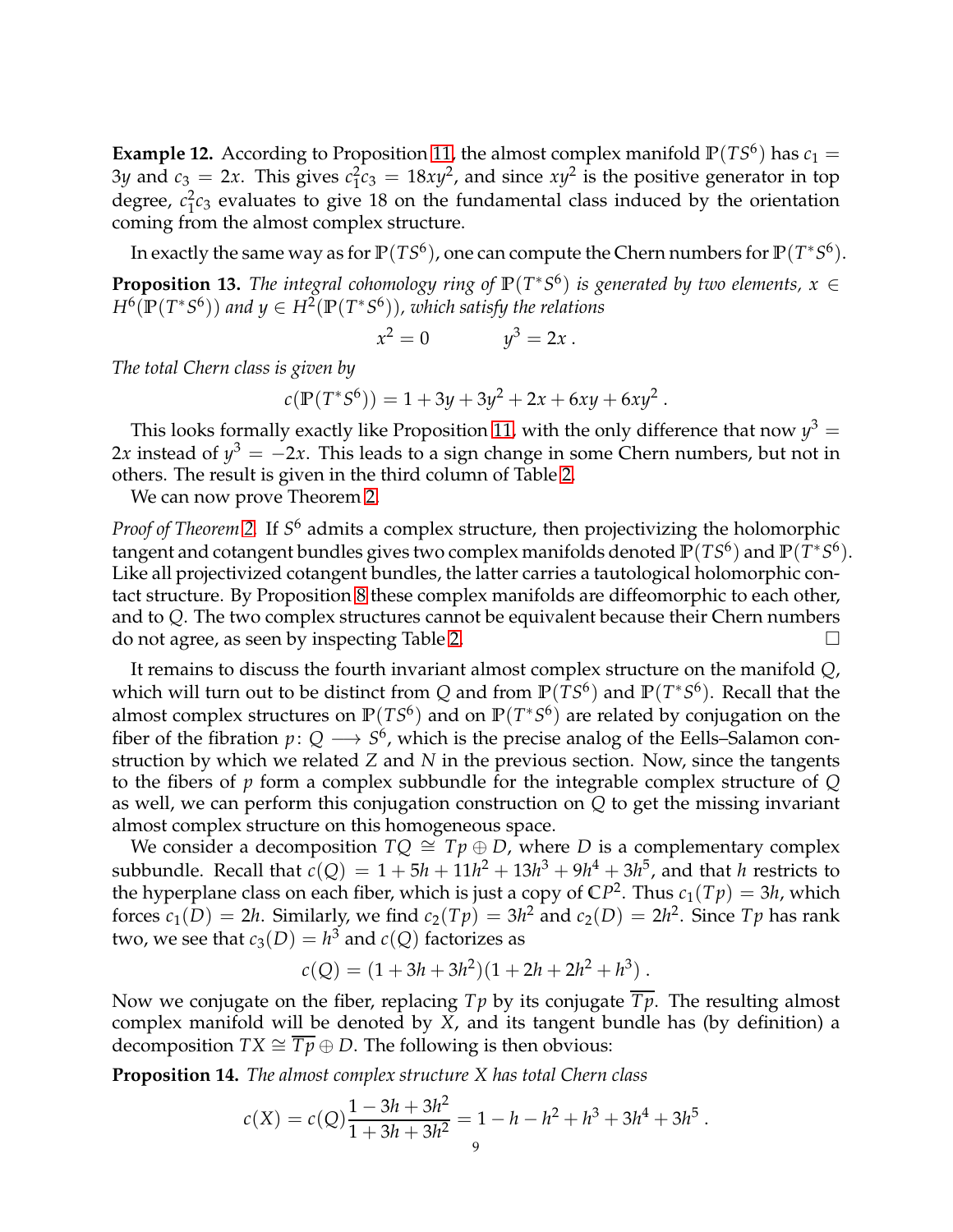Note that this flip does not change the orientation, since *T p* is a rank two subbundle. Therefore,  $xy^2$  remains the positive generator of the cohomology in top degree. It is already clear from the expression for the Chern class that the Chern numbers *X* will be drastically different than those of Q,  $\mathbb{P}(TS^6)$  and  $\mathbb{P}(T^*S^6)$ . They are shown in the last column of Table [2.](#page-3-0)

A non-trivial consistency check for these calculations is provided by observing that, on the one hand, Q and  $\mathbb{P}(T^*S^6)$ , and, on the other hand, X and  $\mathbb{P}(TS^6)$  are related by conjugation along the fiber of  $\pi$ <sub>O</sub>, leading to the diagram in Figure [2.](#page-9-1) We computed for *Q*, **P**(*TS*<sup>6</sup>) and **P**(*T*<sup>∗</sup>*S*<sup>6</sup>) from first principles, and then used the top horizontal conjugation to do the calculation for *X*. The vertical conjugation on the right gives the same result for *X*, and the vertical conjugation on the left shows that the two calculations for *Q* and **P**(*T* ∗*S* 6 ) are consistent.



FIGURE 2. Conjugation on isotropy summands for *G*2/*U*(2)−.

## <span id="page-9-1"></span>4. THE FULL FLAG MANIFOLD

<span id="page-9-0"></span>In this section we explain why we focussed on *Q* and *Z* in this paper, and are not proving any results for the full flag manifold  $G_2/T^2$ .

The isotropy representation of  $G_2/T^2$  splits into 6 complex one-dimensional irreducible summands. According to Borel–Hirzebruch [\[4\]](#page-12-6) this means that there are  $2^6$  invariant almost complex structures. Up to an overall conjugation there are still  $2^5 = 32$  structures, only one of which is integrable and Kählerian. It is possible to carry out Chern number calculations for all these structures through Lie theory, as is done in [\[4,](#page-12-6) [22,](#page-13-17) [10\]](#page-12-12) for many other cases. Grama, Negreiros and Oliveira [\[10,](#page-12-12) Subsection 8.4.1] give the Chern numbers for the unique integrable structure, but not for the other ones. We have not tried to do these calculations systematically, because instead of "digging roots and lifting weights", we want to calculate geometrically, and for most of the non-integrable structures there is no convenient geometric description.

As for the rigidity results for Kählerian complex structures, Brieskorn's theorem [\[5\]](#page-12-2) for  $Q$  and Theorem [1](#page-1-1) of this paper for *Z*, there cannot be such a result for  $G_2/T^2$ , as we now explain.

The second Betti number of  $G_2/T^2$  is 2, and so for any Kählerian complex structure the whole second cohomology is of type  $(1, 1)$ , and therefore, by the Kodaira embedding theorem, the structure is actually complex algebraic. The fibrations of  $G_2/T^2$ , equipped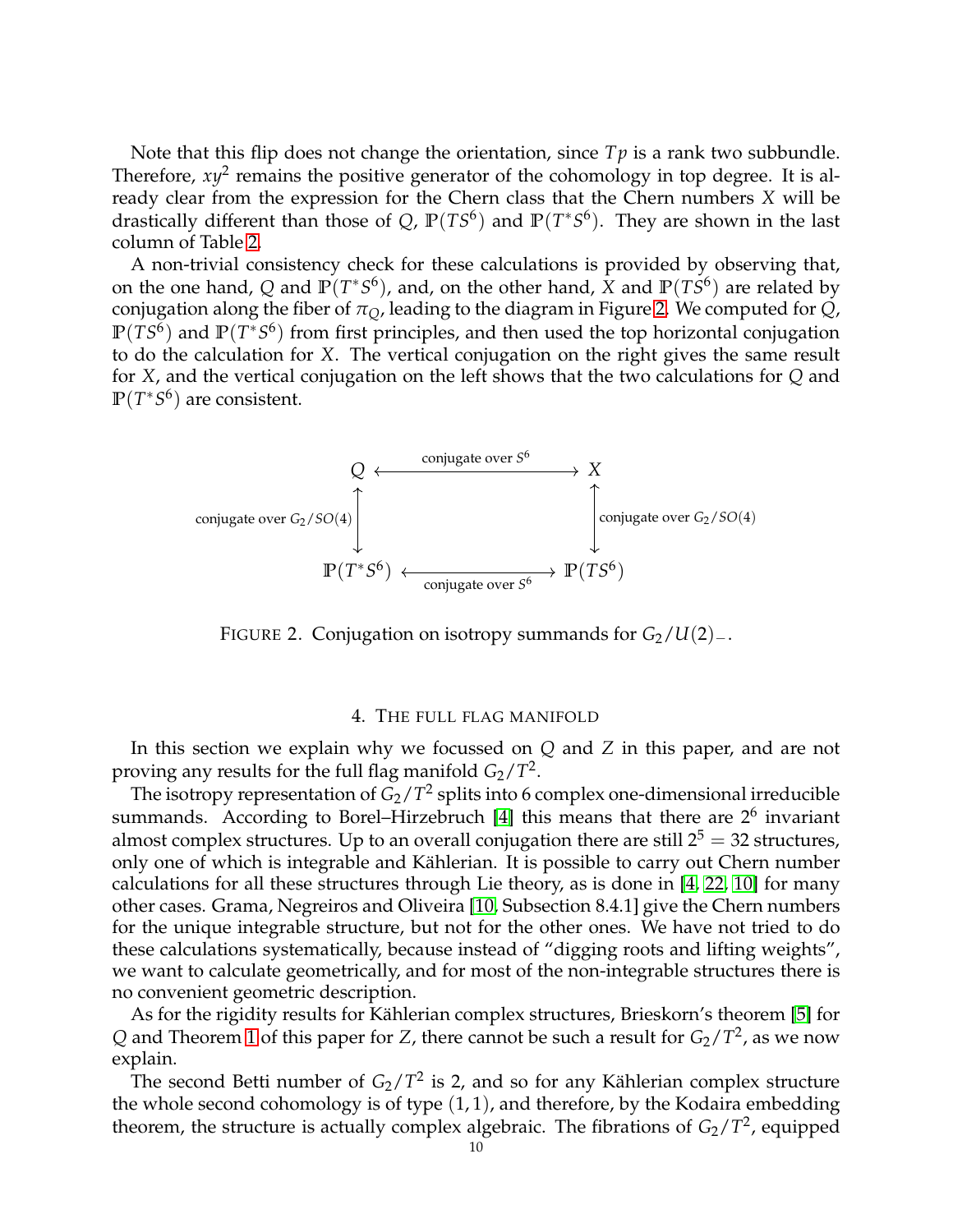with its invariant Kähler structure, over  $Q$  and over  $Z$  in Figure [1](#page-0-0) are holomorphic  $\mathbb{C}P^1$ bundles, and the most one could hope to prove in the direction of a rigidity theorem would be that any other Kählerian complex structure is also such a CP<sup>1</sup>-bundle, and perhaps a deformation of the standard one.

Consider the analogous situation for the 3-dimensional flag manifold

$$
F(1,2) = U(3)/U(1) \times U(1) \times U(1) ,
$$

where the standard invariant complex structure is that of the projectivized tangent or cotangent bundle<sup>[5](#page-10-1)</sup> of CP<sup>2</sup>, compare [\[22\]](#page-13-17). Using the methods of [\[7\]](#page-12-13) one can show that any Kählerian complex structure on  $F(1, 2)$  is the projectivisation of a holomorphic rank 2 bundle over **C***P* 2 , whose underlying smooth bundle is isomorphic to the tangent bundle of  $\mathbb{C}P^2$ . Although the stable holomorphic structure on this vector bundle is unique, see e.g. [\[20\]](#page-13-19), there are lots of other, unstable, holomorphic structures [\[32\]](#page-13-20), whose projectivisations give non-standard Kählerian structures on the smooth manifold *F*(1,2). *Mutatis*  $mutand$  is one can find such non-standard complex structures on  $G_2/T^2$ .

# 5. COMPARISON WITH OTHER CALCULATIONS

<span id="page-10-0"></span>In this section we compare our calculations of the Chern numbers with results already contained in the literature.

<span id="page-10-2"></span>5.1. The homogeneous spaces  $G_2/U(2)_\pm$  are discussed as examples in the book of Baston and Eastwood [\[3\]](#page-12-14). They are first mentioned in Example (6.2.8), where it is remarked that they are topologically distinct, and that one of them is the five-dimensional complex quadric. In Example (6.3.4) the Chern and Pontryagin classes are written down in terms of roots and weights. The conclusion is that the first Pontryagin class of *Z* is a generator of *H*<sup>4</sup> (*Z*; **Z**), which checks with our calculation in Section [2.](#page-3-1) The same conclusion is stated for *Q* at the top of [\[3,](#page-12-14) p. 61], but this is clearly a misprint, since the authors write that their calculation is consistent with the identification of this homogeneous space with the quadric, for which the first Pontryagin class is 3 times a generator of  $H^4(Q;\mathbb{Z})$ , as can be seen from Lemma [10](#page-7-1) above.

5.2. Our calculations of the Chern numbers of *Z* can be compared with the work of Poon–Salamon [\[28\]](#page-13-11) and of Semmelmann–Weingart [\[33\]](#page-13-21). The generator *L* of the second cohomology of the twistor space is the first Chern class of an ample line bundle, because *Z* is Fano. Thus one can consider (*Z*, *L*) as a polarised projective algebraic variety with Hilbert polynomial

$$
P(r) = \chi(Z, \mathcal{O}(L^{r})) = \sum_{i=0}^{5} (-1)^{i} \dim_{\mathbb{C}} H^{i}(Z, \mathcal{O}(L^{r})) .
$$

By the Hirzebruch–Riemann–Roch theorem, this can be calculated as

$$
P(r) = \langle ch(L^r) \text{Total}(Z), [Z] \rangle ,
$$

<span id="page-10-1"></span> $5$ This is an exceptional case, in which the projectivizations of the tangent and of the cotangent bundles are biholomorphic.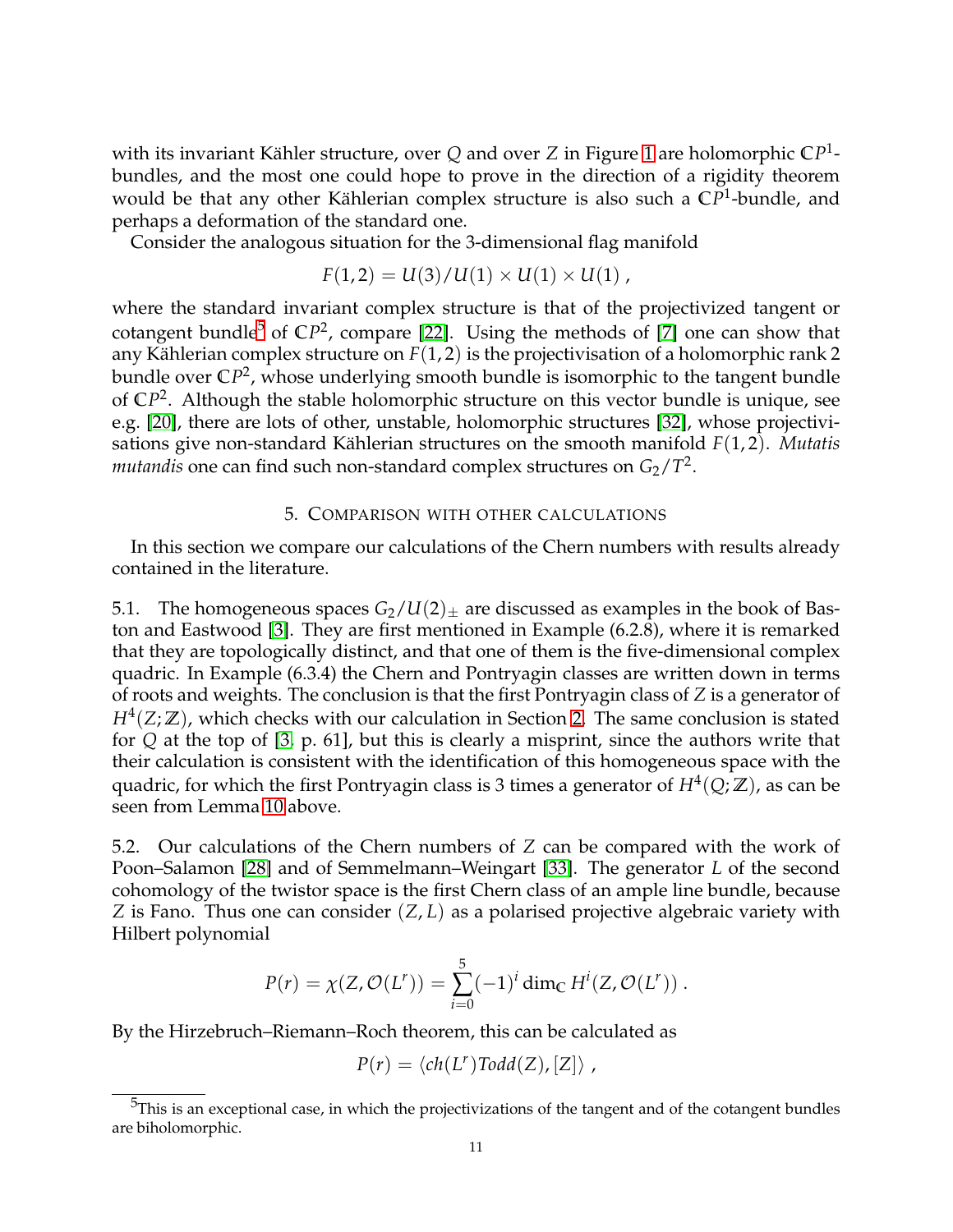which is a polynomial of degree (at most) 5 in *r*. Let us just write out the terms of highest degree in *r*:

$$
P(r) = \frac{1}{5! \cdot 3^5} c_1(Z)^5 r^5 + \frac{1}{2 \cdot 4! \cdot 3^4} c_1(Z)^5 r^4 + \frac{1}{12 \cdot 3! \cdot 3^3} (c_1(Z)^5 + c_1(Z)^3 c_2(Z)) r^3 + \dots
$$

Now Poon–Salamon [\[28,](#page-13-11) Thm. 2.2 (iii)] Semmelmann–Weingart [\[33,](#page-13-21) p. 159] have calculated this Hilbert polynomial completely, and obtained:

(4) 
$$
P(r) = \frac{1}{120}(r+2)(3r+5)(2r+3)(3r+4)(r+1).
$$

Expanding this in powers of *r* we find:

<span id="page-11-0"></span>
$$
P(r) = \frac{3}{20}r^5 + \frac{9}{8}r^4 + \frac{10}{3}r^3 + \frac{39}{8}r^2 + \frac{211}{60}r + 1.
$$

Comparing the coefficients of  $r^5$  in the two expansions, we find  $c_1^5$  $_1^5(Z) = 18 \cdot 3^5 = 4373,$ which checks with what we computed in Section [2.](#page-3-1)

One can determine further combinations of Chern numbers for *Z* by looking at the terms of lower order in *r*. The coefficients of *r* <sup>4</sup> give no new information, but provide a consistency check for the calculation of *c* 5  $\frac{1}{2}(Z)$ . Combining this calculation with the comparison of the coefficients of  $r^3$ , we find  $c_1^3$  $\int_1^3 c_2(Z) = 2106$ , which again checks with what we computed in Section [2.](#page-3-1) One could calculate some more Chern numbers by looking at the further terms in the expansions, but this would not be enough to compute all the Chern numbers of *Z*.

As we have computed all the Chern numbers of *Z* independently, we obtain a new proof of the formula [\(4\)](#page-11-0) for the Hilbert polynomial first proved in [\[28,](#page-13-11) [33\]](#page-13-21).

5.3. Hirzebruch [\[13\]](#page-12-15) compared the Chern numbers of the projectivizations **P**(*TB*) and **P**(*T* <sup>∗</sup>*B*) for arbitrary complex 3-folds *B*, and, of course, his calculations apply equally well when *B* is only almost complex. In the case where *B* has vanishing first Chern class, Hirzebruch gave complete formulas for all the Chern numbers of  $\mathbb{P}(TB)$  and  $\mathbb{P}(T^*B)$ expressed as universal multiples of the Euler characteristic  $c_3(B)$ , see [\[13,](#page-12-15) Table (5)]. Using  $c_3(S^6) =$  2, his calculation gives the values we have displayed in the middle two columns of Table [2.](#page-3-0)

5.4. The homogeneous spaces  $G_2/U(2)_\pm$  also appear in the work of Araujo and Cas-travet, see [\[2,](#page-12-9) Subsection 6.4], where they are denoted  $G/P_1$  and  $G/P_2$ , because the two copies of  $U(2)$  are maximal parabolic subgroups. The space  $G/P_1$  is the five-dimensional quadric *Q*, and *G*/*P*<sup>2</sup> is identified as a Mukai variety of genus 10, in other words, *G*/*P*<sup>2</sup> is the twistor space *Z*. Araujo and Castravet [\[2\]](#page-12-9) claimed that the degree two part of the Chern character of *G*/*P*<sup>2</sup> is given by

(5) 
$$
ch_2(G/P_2) = \frac{1}{2}H^2,
$$

where *H* is the ample generator of the Picard group. In our notation of Section [2,](#page-3-1) *L* can be taken to be *H*, and our calculations of the first two Chern classes of *Z* give

<span id="page-11-1"></span>
$$
ch_2(Z) = \frac{1}{2}(c_1^2(Z) - 2c_2(Z)) = \frac{1}{2}((3L)^2 - 2 \cdot 13 \cdot \frac{1}{3}L^2) = \frac{1}{6}L^2,
$$

showing that [\(5\)](#page-11-1) is not correct.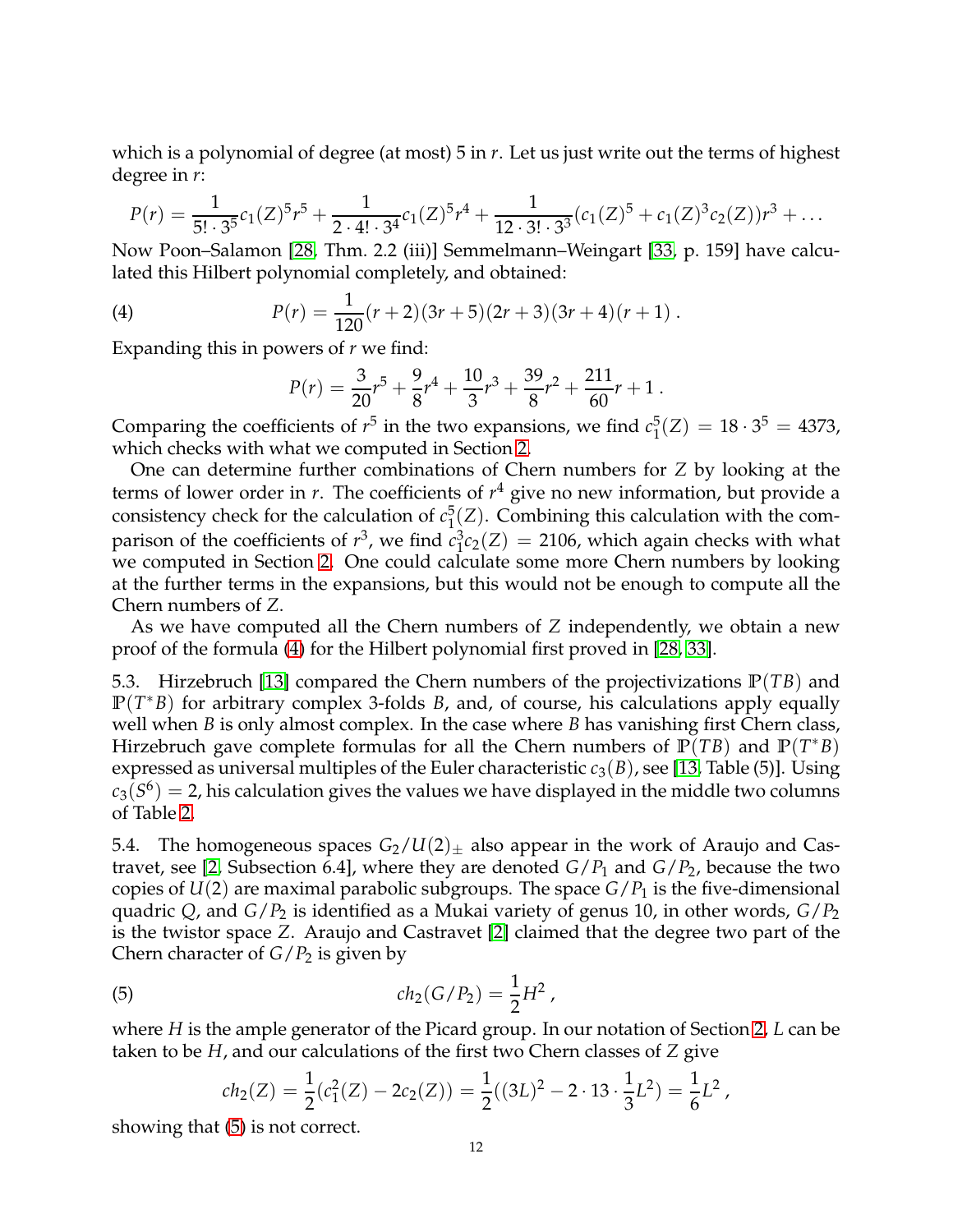Note that in general *ch*<sub>2</sub> is one half the first Pontryagin class, so these calculations can be compared with the discussion in Subsection [5.1](#page-10-2) above.

5.5. Recently, Grama, Negreiros and Oliveira [\[10\]](#page-12-12) carried out Chern number calculations for all the invariant almost complex structures on  $G_2/U(2)_\pm$  via Lie theory, see [\[10,](#page-12-12) Subsection 8.4]. Their Table 10 corresponds to our Table [2.](#page-3-0) The Chern numbers for the integrable complex Kähler structure of *Q* given in [\[10,](#page-12-12) Table 10] agree with ours, up to an overall sign change. Note that the Euler characteristic of  $Q$  is  $+6$ , so it is clear that  $c_5$ must be  $+6$ , and not  $-6$ . However, the numbers for the non-integrable almost complex structures given in [\[10,](#page-12-12) Table 10] are off in more ways than just by a sign. For instance, we computed in Example [12](#page-8-0) above that *c* 2  $\binom{2}{1}c_3(\mathbb{P}(TS^6)) = 18$ , which also follows from [\[13,](#page-12-15) Table (5)]. The values for  $c_1^2$ 1 *c*<sup>3</sup> for non-integrable structures appearing in [\[10,](#page-12-12) Table 10] are −9 and −2. Note, by the way, that the columns of our Table [2](#page-3-0) should exactly match the columns of [\[10,](#page-12-12) Table 10], perhaps up to interchanging the two middle columns. The same remarks apply to [\[10,](#page-12-12) Table 11], which corresponds to our Table [1.](#page-2-1) The Chern numbers for the integrable complex structure *Z* agree, but for the non-integrable *N*, our values and those in [\[10\]](#page-12-12) are quite different, not just up to an overall sign.

In [\[10,](#page-12-12) Proposition 8.10] the authors state that *G*2/*U*(2)<sup>−</sup> has at least 3 distinct invariant almost complex structures. In fact, it has exactly 4 invariant almost complex structures by Borel–Hirzebruch [\[4\]](#page-12-6), and all four are distinct because of our Table [2.](#page-3-0)

#### **REFERENCES**

- <span id="page-12-11"></span>1. B. Alexandrov, G. Grantcharov and S. Ivanov, *Curvature properties of twistor spaces of quaternionic Kähler manifolds*, J. geom. **62** (1998), 1–12.
- <span id="page-12-9"></span>2. C. Araujo and A.-M. Castravet, *Classification of* 2*-Fano manifolds with high index*, in <sup>A</sup> celebration of algebraic geometry, 1–36, Clay Math. Proc., 18, Amer. Math. Soc., Providence, RI, 2013.
- <span id="page-12-14"></span>3. R. J. Baston and M. G. Eastwood, The Penrose Transform, Its interaction with representation theory, Oxford Mathematical Monographs, Oxford Science Publications, The Clarendon Press, The Oxford University Press, New York, 1989.
- <span id="page-12-6"></span>4. A. Borel and F. Hirzebruch, *Characteristic classes and homogeneous spaces, I* & *II*, Amer. J. Math. **80** (1958), 459–538 and **81** (1959), 315–382.
- <span id="page-12-2"></span><span id="page-12-0"></span>5. E. Brieskorn, *Ein Satz ¨uber die komplexen Quadriken*, Math. Annalen **155** (1964), 184–193.
- <span id="page-12-13"></span>6. R. L. Bryant, *Submanifolds and special structures on the octonians*, J. Differential Geometry **17** (1982), 185– 232.
- <span id="page-12-3"></span>7. R. Coelho and D. Kotschick, *Lifts of projective bundles and applications to string manifolds*, Preprint 2019.
- 8. O. Debarre, *Cohomological characterizations of the complex projective space*, Preprint [arXiv:1512.04321](http://arxiv.org/abs/1512.04321) v1 [math.AG] 14 Dec 2015.
- <span id="page-12-7"></span>9. J. Eells and S. M. Salamon, *Twistorial construction of harmonic maps of surfaces into four-manifolds*, Annali Scuola Norm. Sup. di Pisa, Classe di Scienze **12** (1985), 589–640.
- <span id="page-12-12"></span>10. L. Grama, C. J. C. Negreiros and A. R. Oliveira, *Invariant almost complex geometry on flag manifolds: geometric formality and Chern numbers*, Ann. Mat. Pura Appl. (4) **196** (2017), 165–200.
- <span id="page-12-10"></span><span id="page-12-5"></span>11. A. Gray, *Riemannian manifolds with geodesic symmetries of order* 3, J. Differential Geom. **7** (1972), 343–369.
- <span id="page-12-15"></span>12. F. Hirzebruch, *Some problems on differentiable and complex manifolds*, Ann. Math. **60** (1954), 213–236.
- 13. F. Hirzebruch, *The projective tangent bundles of a complex three-fold*, Pure and Appl. Math. Quarterly **1** (2005), 441–448.
- <span id="page-12-4"></span><span id="page-12-1"></span>14. F. Hirzebruch and K. Kodaira, *On the complex projective spaces*, J. Math. Pures Appl. **36** (1957), 201–216.
- 15. J-M. Hwang, *Rigidity of homogeneous contact manifolds under Fano deformations,* J. reine angew. Math. **486** (1997), 153–163.
- <span id="page-12-8"></span>16. K. Ishitoya and H. Toda, *On the cohomology ring of irreducible symmetric spaces of exceptional type*, J. Math. Kyoto Univ. **17** (1977), 225–243.